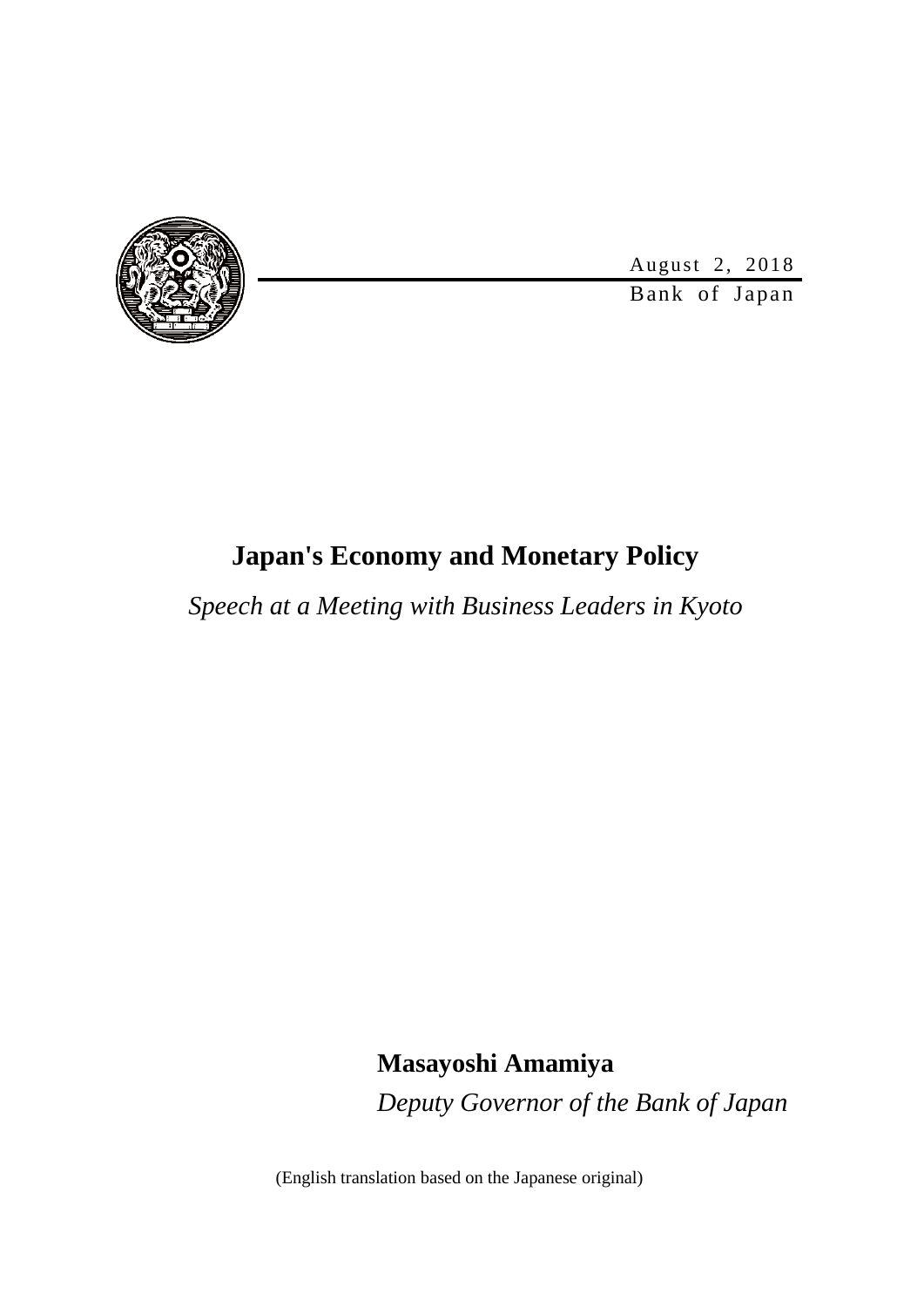#### **Introduction**

Before I begin my speech, I would like to extend my sincere condolences to the victims of the torrential rains last month and express my deepest sympathies to those who are suffering. Some areas, especially in the northern part of Kyoto Prefecture, continue to be severely affected and there is still much to be worried about.

I am very honored to have the opportunity to exchange views with administrative, financial, and business leaders in Kyoto Prefecture today. I would also like to take this opportunity to express my sincere gratitude for your cooperation with the activities of the Bank of Japan's Kyoto Branch.

At the Monetary Policy Meeting (MPM) two days ago, the Bank released its quarterly *Outlook for Economic Activity and Prices* (Outlook Report) containing the projections for Japan's economic activity and prices through fiscal 2020 and a detailed analysis on price developments. In addition, it strengthened the policy framework with a view to persistently continuing with the current powerful monetary easing. Today, I would like to explain the Bank's view on economic activity and prices as well as the new policy measures, while outlining the Outlook Report.

#### **I. Economic Developments in Japan**

Let me start with economic developments in Japan. Japan's economy has improved significantly over the past five years. The current economic recovery phase, which began in December 2012, has reached 66 consecutive months this May. If this recovery continues through January next year, it could overtake the longest post-war expansion of the economy so far, which lasted 73 months. Corporate profits have been at record high levels, and the labor market has been close to full employment, with the unemployment rate being in the range of 2.0-2.5 percent -- the lowest level in around 25 years (Chart 1). Confirming this situation by looking at the output gap, which represents the utilization of capital and labor, shows that it exceeded the long-term average of 0 percent around 2013, clearly turned positive in the second half of 2016, and since then has been widening further within positive territory (Chart 2). Turning to wages and prices, a base pay increase has been achieved for five consecutive years as a result of wage negotiations. In addition, the year-on-year rate of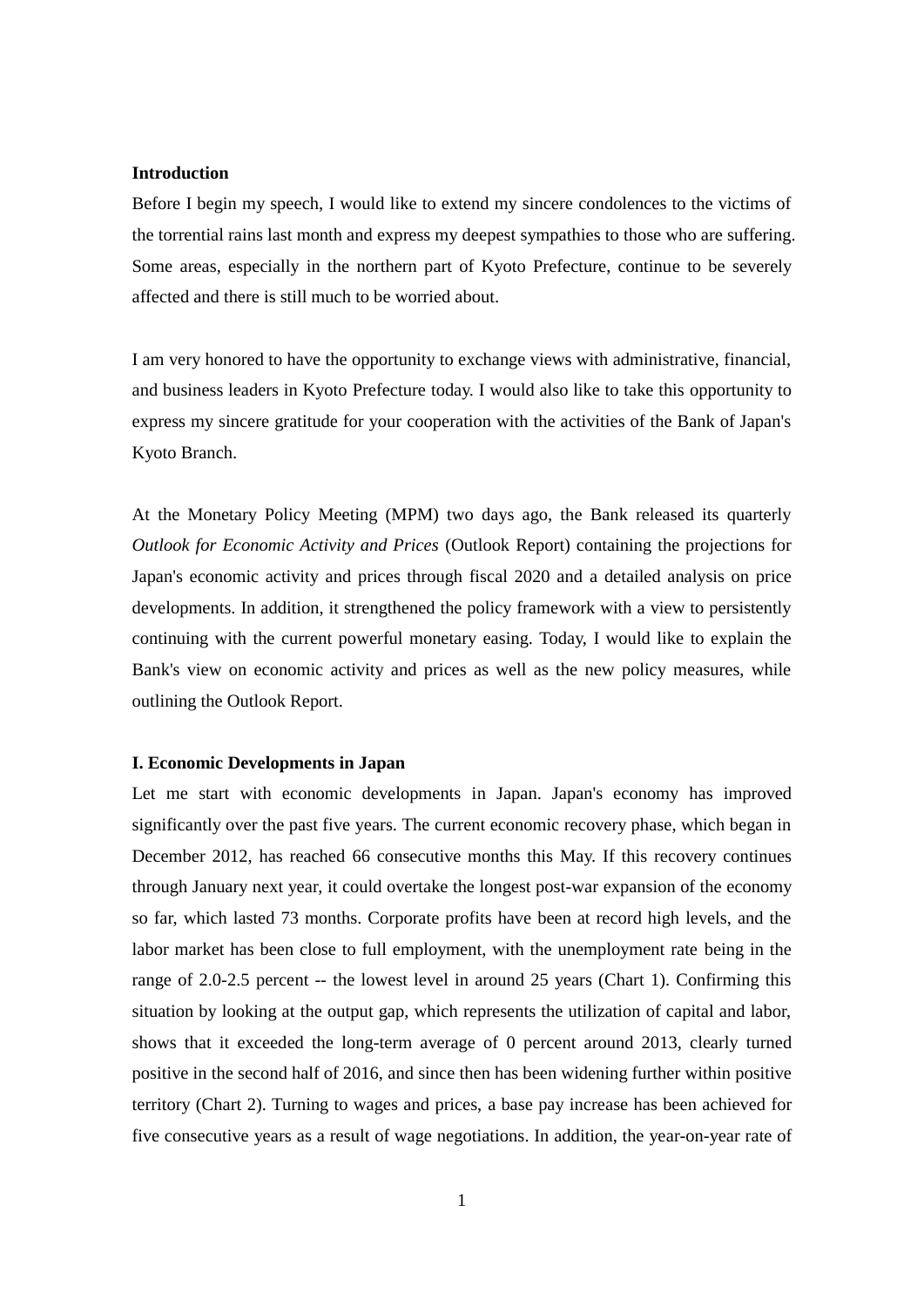change in the consumer price index (CPI) excluding energy and fresh food has been on an uptrend for more than four and a half years since autumn 2013, and Japan's economy is no longer in deflation, in the sense of a sustained decline in prices.

#### **II. Price Developments**

Thus, Japan's economic activity and prices have improved steadily over the past five years. However, prices have continued to show relatively weak developments compared to the economic expansion and the labor market tightening, and the Bank's price stability target of 2 percent in terms of the annual inflation rate has not yet been achieved. For this reason, in formulating the latest Outlook Report, the Bank focused on examining the reasons for these sluggish price developments and their outlook. In what follows, I would like to present the contents of the report and talk in more detail about the price situation in Japan.

#### **A. Why Is the Bank Aiming at 2 Percent Inflation?**

Before explaining the background to the continued relatively weak developments in prices, I will first talk about the reasons why the Bank is aiming at achieving the price stability target of 2 percent. I start with this topic because people often make comments such as "The price stability target of 2 percent is too high in the first place and it may not be necessary to aim at it forcibly," or "As long as the economy is growing, it would be better if prices do not rise."

The fundamental mission of central banks in conducting monetary policy is to achieve price stability. Price stability is a situation that is neither deflationary nor inflationary -- in other words, prices neither rise nor fall -- and thus could mean that the year-on-year rate of change is 0 percent in numerical terms. However, the specific definition of price stability currently shared among advanced economies is that a slightly positive annual inflation rate, rather than a rate of 0 percent, would be desirable (Chart 3).

The first reason is that the CPI -- the price statistics that many central banks refer to -- has a statistical tendency of demonstrating a slightly higher inflation rate than the actual one. While I will not explain this in detail, as it is somewhat technical, considering such statistical tendency, or upward bias, an appropriate figure for price stability in terms of the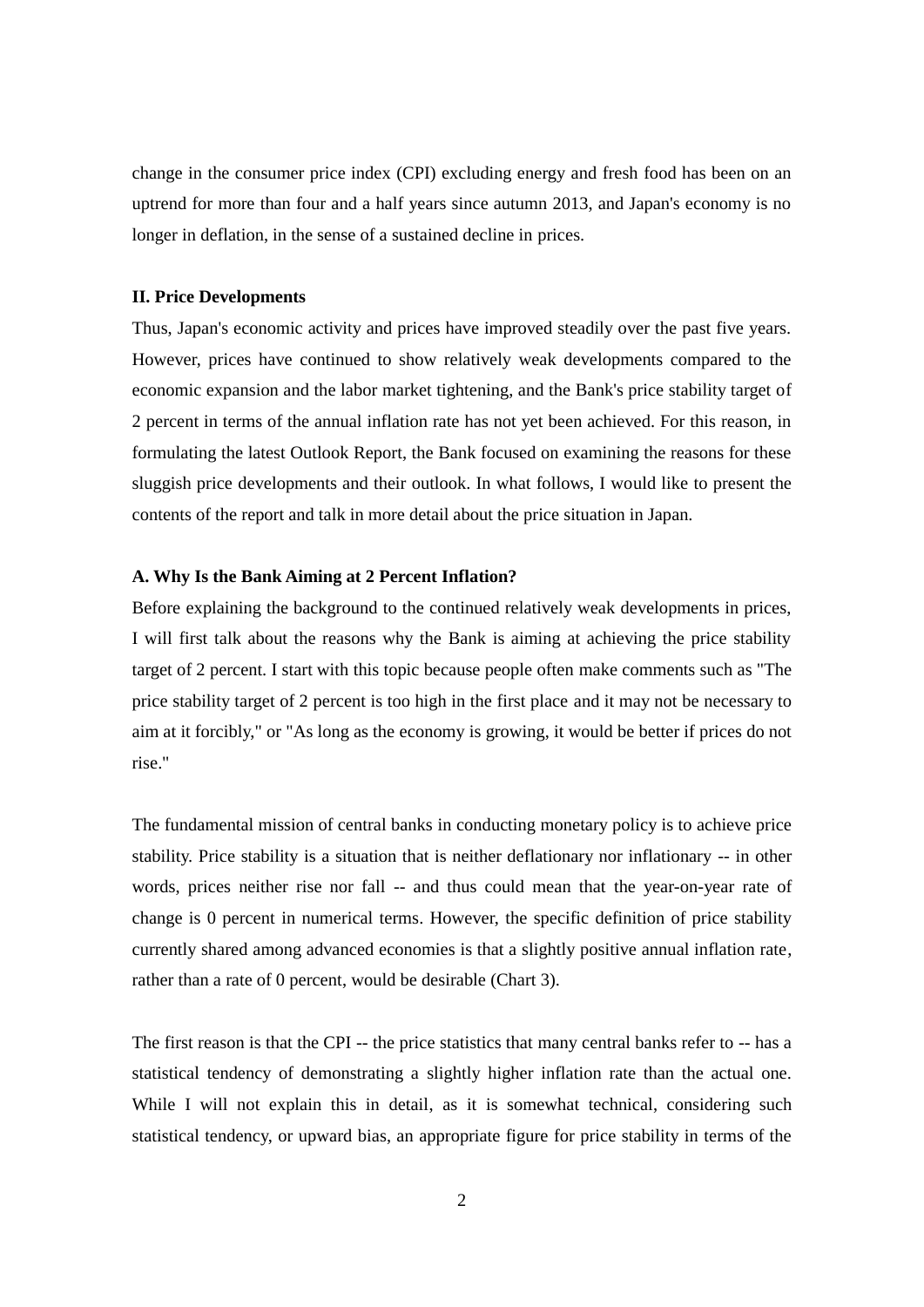CPI is a slightly positive figure.

The second reason for aiming at 2 percent inflation is the need to have a buffer for monetary policy. Central banks usually respond to inflation and deflation by raising or lowering interest rates. In the event of inflation, central banks can raise interest rates as much as necessary to suppress inflation. The reason for this is that there is no ceiling to interest rates. On the other hand, when we face deflation, there is a limit to the extent to which interest rates can be lowered. In recent years, a new approach employing negative interest rates has been developed, but it remains impossible to lower interest rates without limits. Deflation is a more troublesome phenomenon than inflation in the sense that central banks' ability to respond to the former is limited. Thus, it is desirable to have a buffer for monetary policy; that is, to secure a certain "margin" of positive inflation and positive interest rates in advance, so that central banks can take appropriate responses through monetary easing if the economy heads toward deflation.

What these two reasons imply is that we should aim at a slightly positive inflation rate. However, there is no simple answer as to whether this should be 1 percent, 2 percent, or 3 percent. The important point is that central banks in major advanced economies more or less commonly define price stability as 2 percent. Of course, this is not based on a reckless argument that we should simply do what others are doing because there is no conclusive evidence as to what the inflation target should be. The reason why major advanced economies share the same inflation target and achieve a similar price situation is that, from a long-term perspective, this is likely to result in stable exchange rates. While exchange rates fluctuate due to a variety of factors in the short term, their trend over a longer term of 5 or 10 years reflects the difference in inflation between two countries. This is the concept of purchasing power parity. Therefore, aiming at the global standard of 2 percent inflation is very important in achieving stability in business management and in the economy as a whole through stable exchange rates.

So far, I have provided three reasons why the Bank is aiming at the price stability target of 2 percent. However, I would like you to understand that the Bank does not think that it is enough simply to achieve 2 percent inflation. If only prices rise, real wages will decrease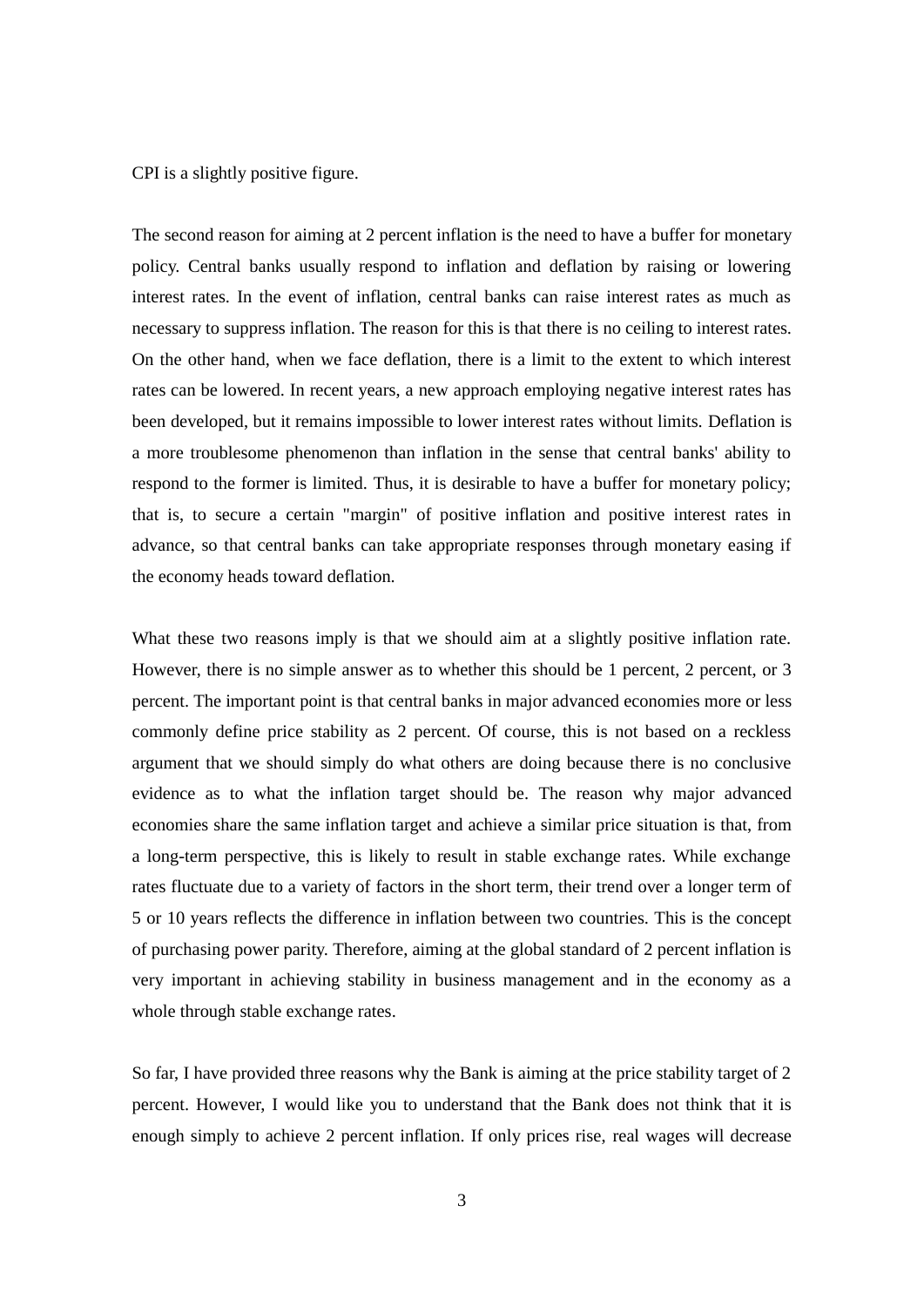and economic activity will stagnate. As clearly stipulated in the Bank of Japan Act, the Bank shall implement monetary policy "aimed at achieving price stability, thereby contributing to the sound development of the national economy." Thus, the Bank aims at an economy in which prices rise moderately, as economic activity becomes more dynamic through increases in firms' sales and fixed investment as well as improvement in households' employment, wages, and consumption. An economy in which a virtuous cycle among prices, wages, and economic activity continues to operate would create a world in which the price stability target of 2 percent is achieved.

#### **B. Why Are Prices Sluggish?**

However, we are still halfway toward achieving the price stability target of 2 percent. The latest Outlook Report presents a fairly detailed analysis on reasons why prices have remained sluggish even though the economy has improved significantly. Today I would like to present the essence of the report.

There are likely to be two main factors behind the fact that the pace of improvement in prices has remained moderate. One is that the mindset and behavior based on the assumption that wages and prices will not increase easily have been deeply entrenched among firms and households due to the experience of prolonged low growth and deflation. The other is that the large room to raise productivity and the technological progress in recent years have allowed firms to constrain price rises as much as possible. Let me explain these factors in detail by households' and firms' behaviors.

First, it has been taking time for wage increases to fully take hold despite labor shortage. In particular, scheduled cash earnings of regular employees, who account for the majority of total employees, have been sluggish. The year-on-year rate of increase in such earnings over the past year has remained at around 0.5 percent (Chart 4). It is said that regular employees, whose wage levels are relatively high, have a strong tendency to place priority on the stability of employment over wage increases. Such tendency still seems to be persistent, reflecting the experience of severe employment adjustments under prolonged low growth. In addition, wage developments also are affected by growing diversity in terms of worker type. From a long-term perspective, an increase in labor participation by women and seniors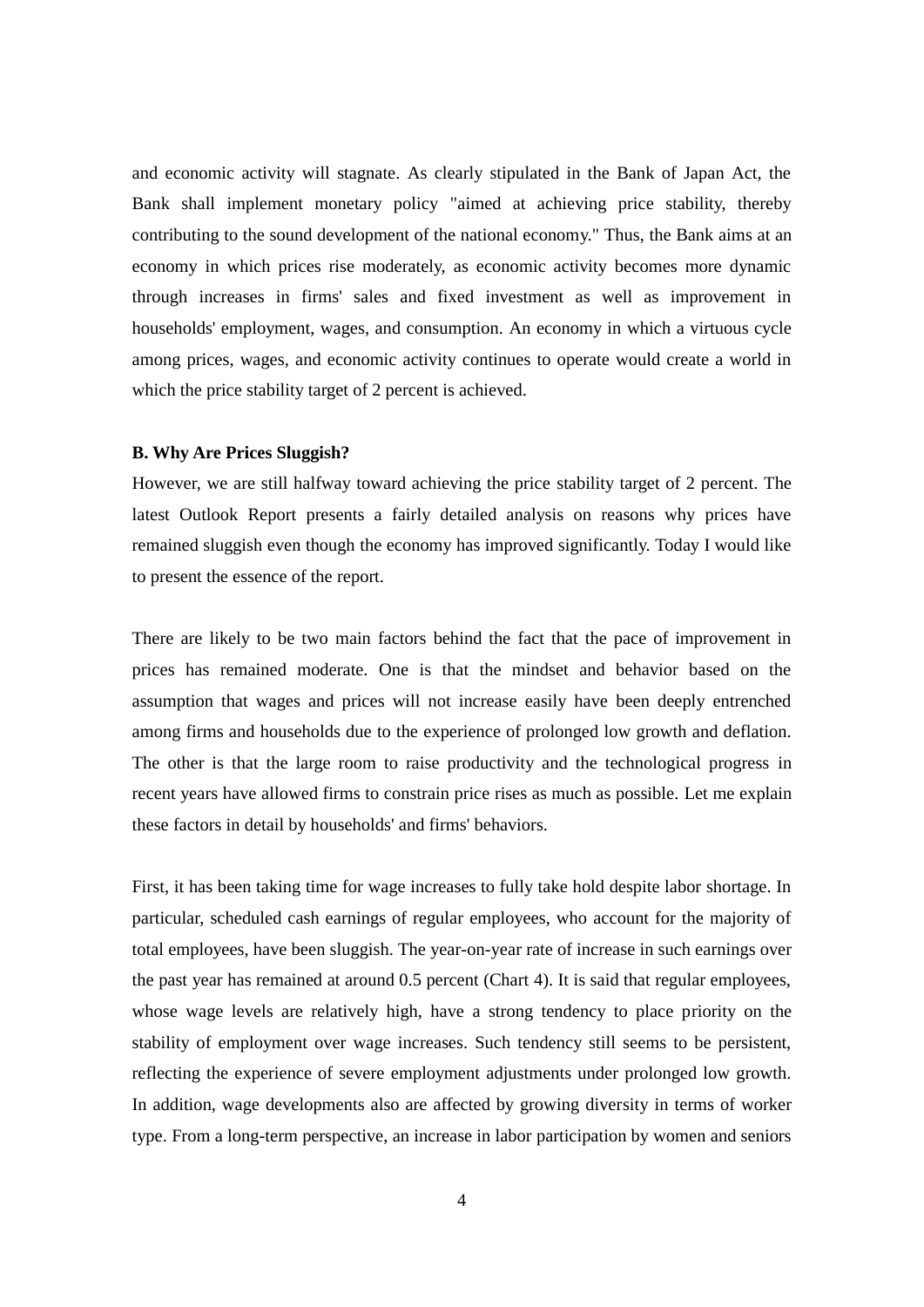in recent years is essential to cope with the declining trend in the working-age population, which is a challenge for Japan's economy. In the short term, however, this increase will ease labor shortage, thereby constraining wage increases.

Second, the fact that households' tolerance of price rises has not been increasing clearly has been constraining a rise in inflation. According to the Bank's survey, following the introduction of quantitative and qualitative monetary easing (QQE) in 2013, the level of households' tolerance of price rises shifted upward in a favorable direction compared to past levels. However, the level has not risen further (Chart 5). This is likely to be attributable to the first reason mentioned earlier -- that is, it has been taking time for wage increases to fully take hold.

Third, firms' cautious price-setting stance also has been constraining a rise in inflation. Although wages have been rising, albeit moderately, and commodity prices such as of crude oil have been on an uptrend, firms that are concerned about possibly losing customers due to price hikes have been making efforts to absorb upward pressure of costs on prices by increasing labor-saving investment and streamlining their business process. Firms have been enthusiastic about making software investment in sectors such as "construction," "retailing," and "accommodations, eating and drinking services," where labor shortage is acute, and many firms have offset a rise in labor costs by introducing self-checkout machines and automatic ordering system (Chart 6). These efforts by firms are likely made possible through the recent progress in information technology.

So far, I have talked about firms' cautious wage- and price-setting stance as well as households' cautiousness toward price rises. Such mindset and behavior can be regarded as a kind of "social mode" in Japan that has been brought about by the experience of prolonged low growth and deflation, and it is likely to have been taking time to resolve this.

In addition, the effects of intensifying competition among firms cannot be ignored. For example, retailers such as supermarkets have maintained their cautious price-setting stance, reflecting in part the expansion of online shopping (Chart 7). This is the so-called Amazon Effect, which is another example of rapid progress in information technology constraining a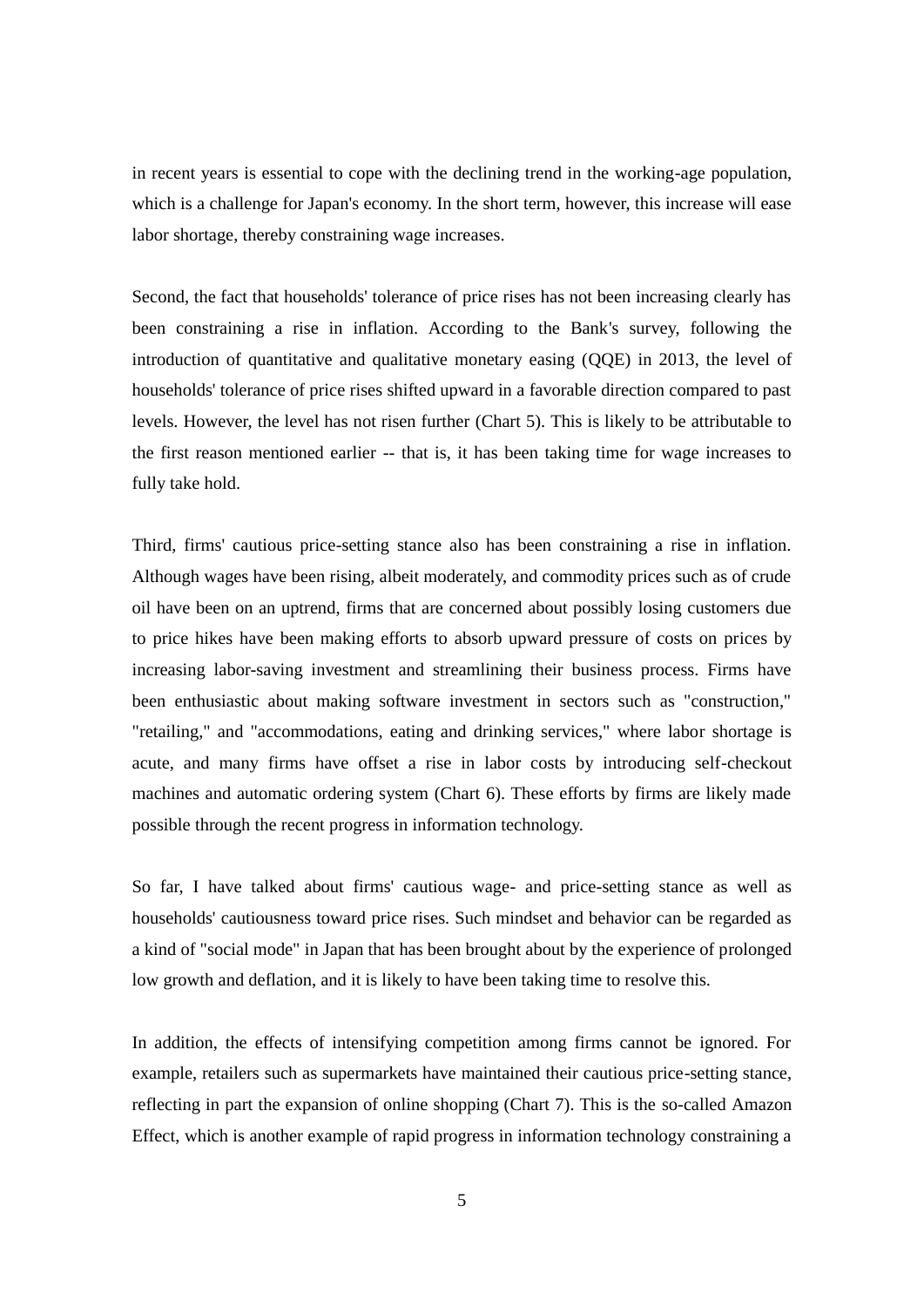rise in inflation.

#### **C. Why Will Inflation Rise Going Forward?**

Although it is taking time for inflation to rise, some changes have been seen amid the continued improvement in the economic and employment conditions that I mentioned earlier. For example, moves to raise sales prices are starting to be observed recently at a wide range of firms, mainly in the services sector, such as dining-out (Chart 8). In addition, according to the Bank's *Tankan* (Short-Term Economic Survey of Enterprises in Japan), the number of enterprises answering that the output prices have risen has been exceeding the number of those answering that such prices have fallen for the first time in a while. As the so-called baby boomers are reaching their 70s, labor market conditions are likely to tighten further and the pace of increase in wages of mainly part-time employees is expected to accelerate. As the effects of such moves of wage increases spread to regular employees' wages, this will lead to an increase in households' tolerance of price rises. When this happens, price rises by firms will be more easily accepted.

While price developments are affected by various factors that I have explained so far, the factor that determines the underlying trend in prices is the aggregate supply-demand balance. As the output gap has been maintained within positive territory -- showing excess demand -- for a long time, in reflection of economic expansion, many of the aforementioned factors that have been constraining inflation will likely be resolved gradually. If that happens, another important factor that forms the underlying trend in prices is likely to change -- that is, people's perception of prices, which means inflation expectations in a broad sense, including households' tolerance of price rises and firms' price-setting strategies.

The Bank assesses such factors that determine the underlying trend in prices by using the word "momentum." If you look up "momentum" in a dictionary, it is defined as "force" or "impetus," which imply a short period of time. However, as the objective of monetary policy is achieving price stability in the long term, the Bank assesses the "momentum" in terms of a somewhat longer time frame. Specifically, it makes a comprehensive judgment as to whether the momentum is maintained by examining the main factors that determine the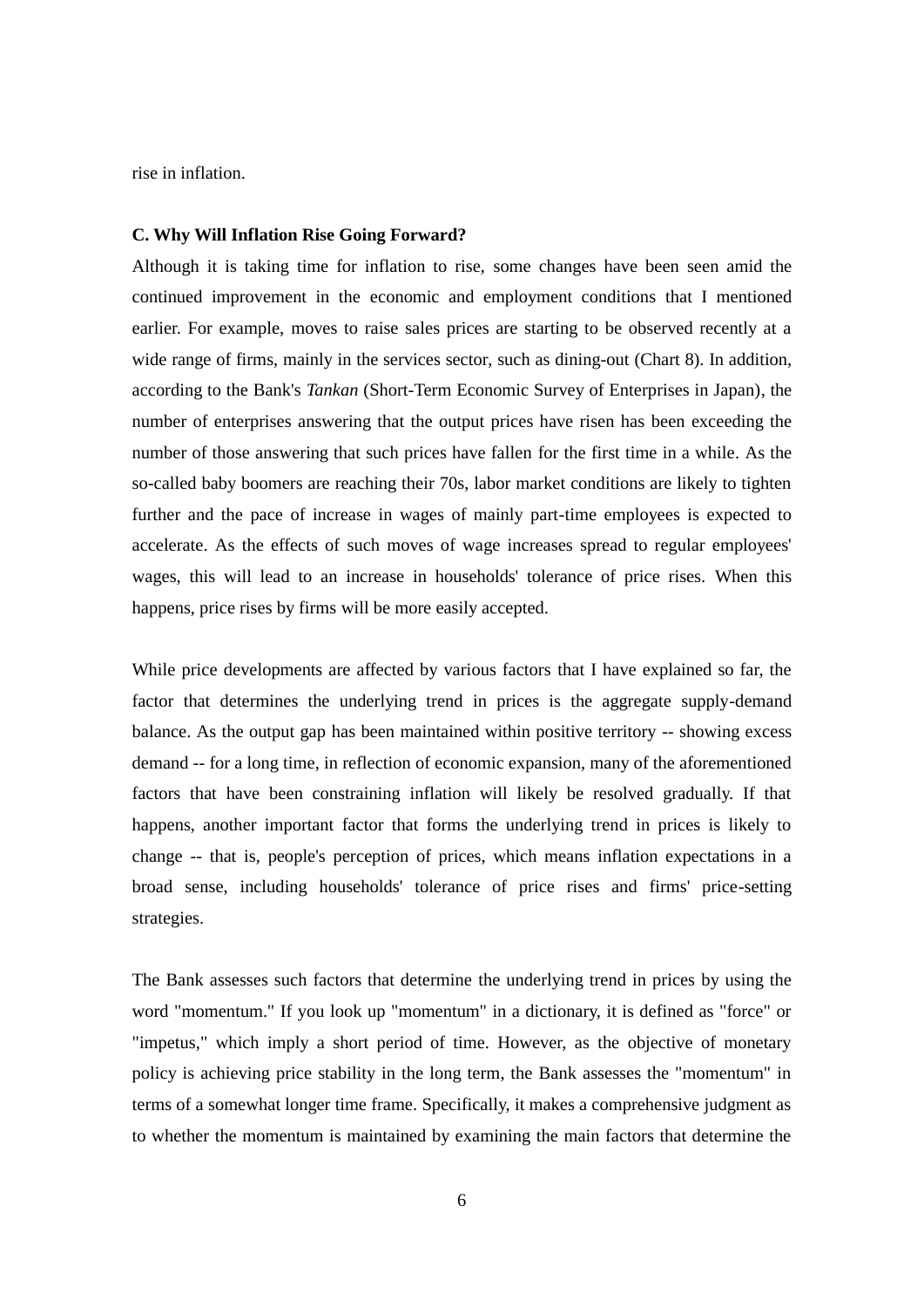underlying trend in prices, such as the output gap and medium- to long-term inflation expectations, while making use of various indicators and information.

In the latest Outlook Report, the Bank projects that the year-on-year rates of change in the CPI (less fresh food) for fiscal 2018 through fiscal 2020 are likely to be 1.1 percent, 1.5 percent, and 1.6 percent, respectively (Chart 9). We are in a difficult situation in terms of achieving 2 percent inflation by fiscal 2020, as it is taking more time than expected for inflation to rise. Nevertheless, the momentum whereby an improvement in the output gap leads to an increase in actual inflation, and then a rise in inflation expectations, is maintained. It is of utmost importance to sustain such positive momentum by maintaining the output gap as long as possible within positive territory, and this is likely to be the most certain path toward achieving 2 percent inflation.

#### **III. The Bank's Conduct of Monetary Policy**

Next, I would like to explain the Bank's conduct of monetary policy including the measures decided at the MPM held two days ago.

The Bank has been pursuing powerful monetary easing under the policy framework of "QQE with Yield Curve Control," aiming to achieve the price stability target of 2 percent (Chart 10). In order to achieve the price stability target at the earliest possible time, the Bank set the target level of 10-year Japanese government bond (JGB) yields at around zero percent, and has purchased large amount of JGBs so that the yield curve would be formed in line with the target. By conducting this operation, short- and long-term interest rates have been stable at low levels and lending rates as well as issuance rates for corporate bonds -- to which certain spreads are added in both cases -- also have remained at extremely low levels. The amount outstanding of bank lending has been increasing firmly. Thus, the current highly accommodative financial conditions, brought about by yield curve control, have largely contributed to an improvement in the output gap, stimulating firms' and households' spending activities. In addition, the Bank has purchased exchange-traded funds (ETFs) and Japan real estate investment trusts (J-REITs) with a view to exerting positive effects on economic activity and prices through lowering risk premia in the stock market.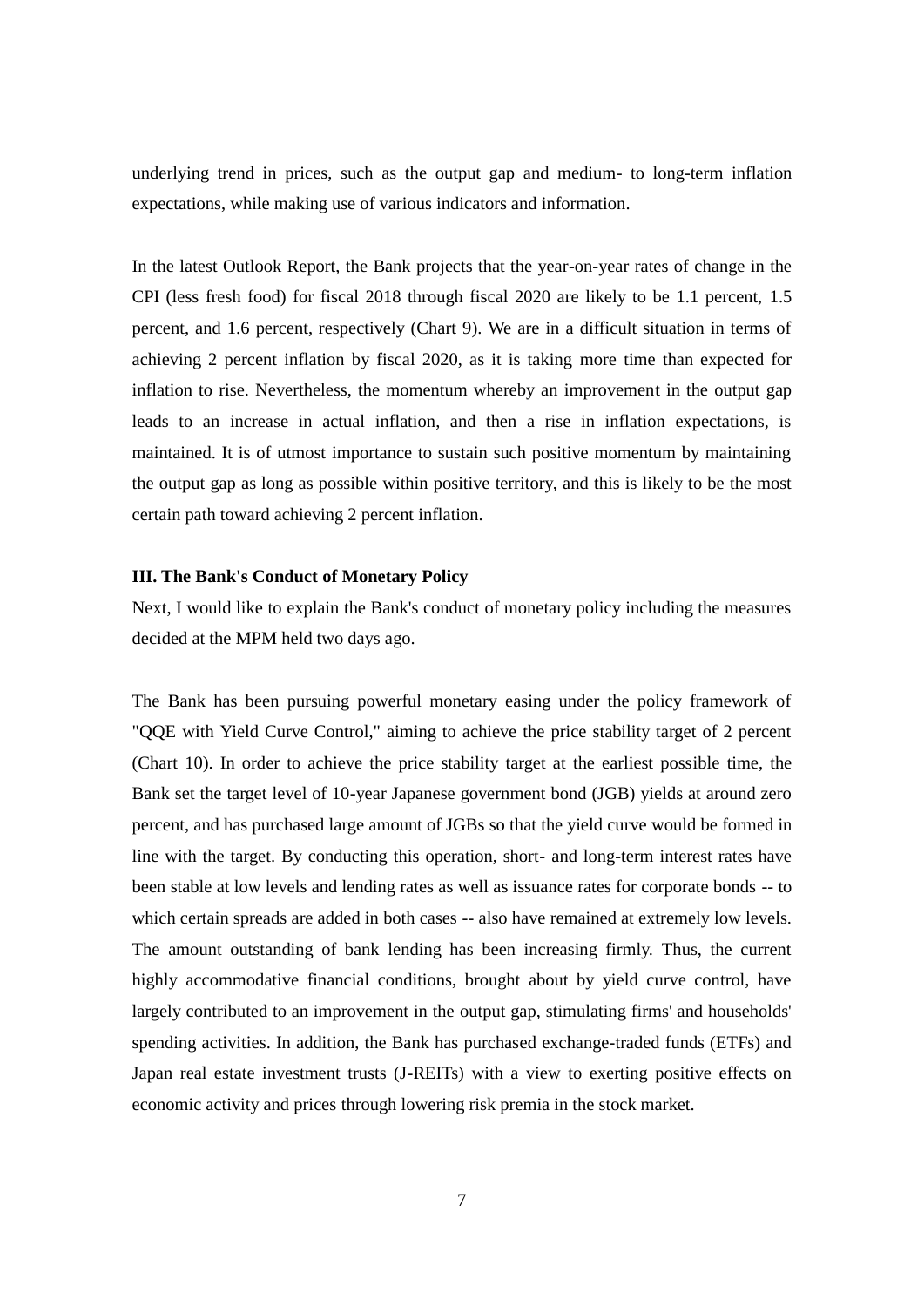As I explained, following the discussion at the latest MPM, the Bank released its economic projections, which show that it will take more time than expected to achieve the price stability target of 2 percent. However, the momentum toward 2 percent inflation has been maintained. Accordingly, as for the conduct of monetary policy, the Bank judged it appropriate to persistently continue with the current powerful monetary easing, thereby maintaining the output gap as long as possible within positive territory, in order to make the momentum sustainable.

During the discussion, we thought it necessary to address two challenges. The first is to firmly maintain confidence among the public regarding the Bank's current policy stance that aims at achieving the price stability target of 2 percent. The second is to strengthen the sustainability of the current powerful monetary easing so that the effects of monetary easing will not be reduced while taking care of such factors as the negative effects on financial markets, in a situation where monetary easing needs to be continued.

In order to address these two challenges, the Bank decided to newly implement measures to strengthen the framework of powerful monetary easing. Today, within the limited time provided, I would like to introduce particularly important measures (Chart 11).

First, the Bank decided to strengthen its commitment to achieving 2 percent inflation by introducing forward guidance for policy rates. You may not be familiar with the term, but forward guidance is a measure that guides the future policy path in order to strengthen market confidence and expectations toward monetary policy. At the latest MPM, the Bank publicly committed to "maintain the current extremely low levels of short- and long-term interest rates for an extended period of time, taking into account uncertainties regarding economic activity and prices including the effects of the consumption tax hike scheduled to take place in October 2019." I would like to reiterate that, even though the projected timing of reaching 2 percent inflation has been delayed, the Bank will not reduce the degree of monetary easing.

Second, the Bank decided to implement several measures to enhance the sustainability of "QQE with Yield Curve Control." For example, while the target level of 10-year JGB yields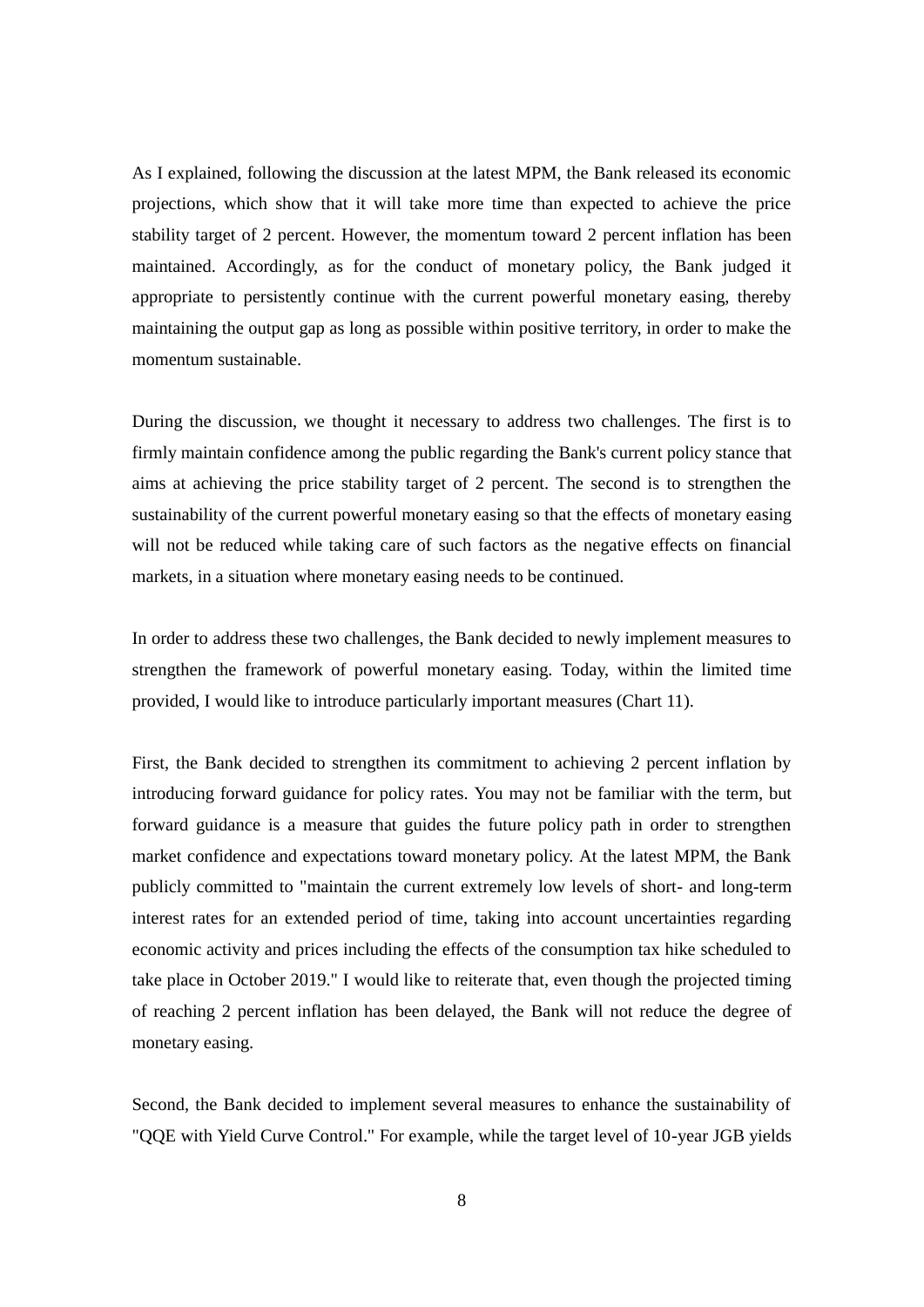is around zero percent, as I mentioned earlier, the Bank made it clear that, under the target, the long-term yields might move upward and downward to some extent mainly depending on developments in economic activity and prices. Recently, there is a growing concern in the JGB market that the market functioning has been deteriorating, with the long-term yields being somewhat stuck and the transaction volume being on a declining trend, although this can be regarded in a sense as the consequence of powerful monetary easing. In continuing with monetary easing, the Bank judged it necessary to allow the long-term yields to move upward and downward to some extent mainly depending on developments in economic activity and prices, thereby maintaining the market functioning so as not to create more concern. However, the target level of the long-term yields remains at around zero percent. In case of a rapid increase in the yields, the Bank will purchase JGBs promptly and appropriately. The Bank does not expect the level of yields ratcheting up. In addition, as for ETF purchases, from the same aspect of enhancing the sustainability of the current monetary policy framework, the Bank made it clear that it might increase or decrease the amount of purchases depending on market conditions, while maintaining the annual pace of increase at about 6 trillion yen.

The aim of these policy measures is to strengthen the sustainability of the current powerful monetary easing, taking into account the side effects. The Bank recognizes that the effects of monetary easing will be strengthened as a whole, in consideration of this sustainability.

The Bank also recognizes the risk that, by continuing such powerful monetary easing, financial institutions' strength will be cumulatively affected by low profitability, mainly through a decrease in their lending margins, and thus the functioning of financial intermediation will be stagnant. Currently, as financial institutions have sufficient capital bases and their lending attitudes continue to be active, there is no serious problem with the functioning of financial intermediation. However, there is no change in the Bank's intention that it will thoroughly examine the risks considered most relevant to the conduct of monetary policy. As a central bank, the Bank will continue conducting monetary policy in an appropriate manner, taking account of developments in economic activity and prices as well as financial conditions, so that the momentum toward 2 percent inflation will be maintained and the economy thereby will grow in a balanced manner between economic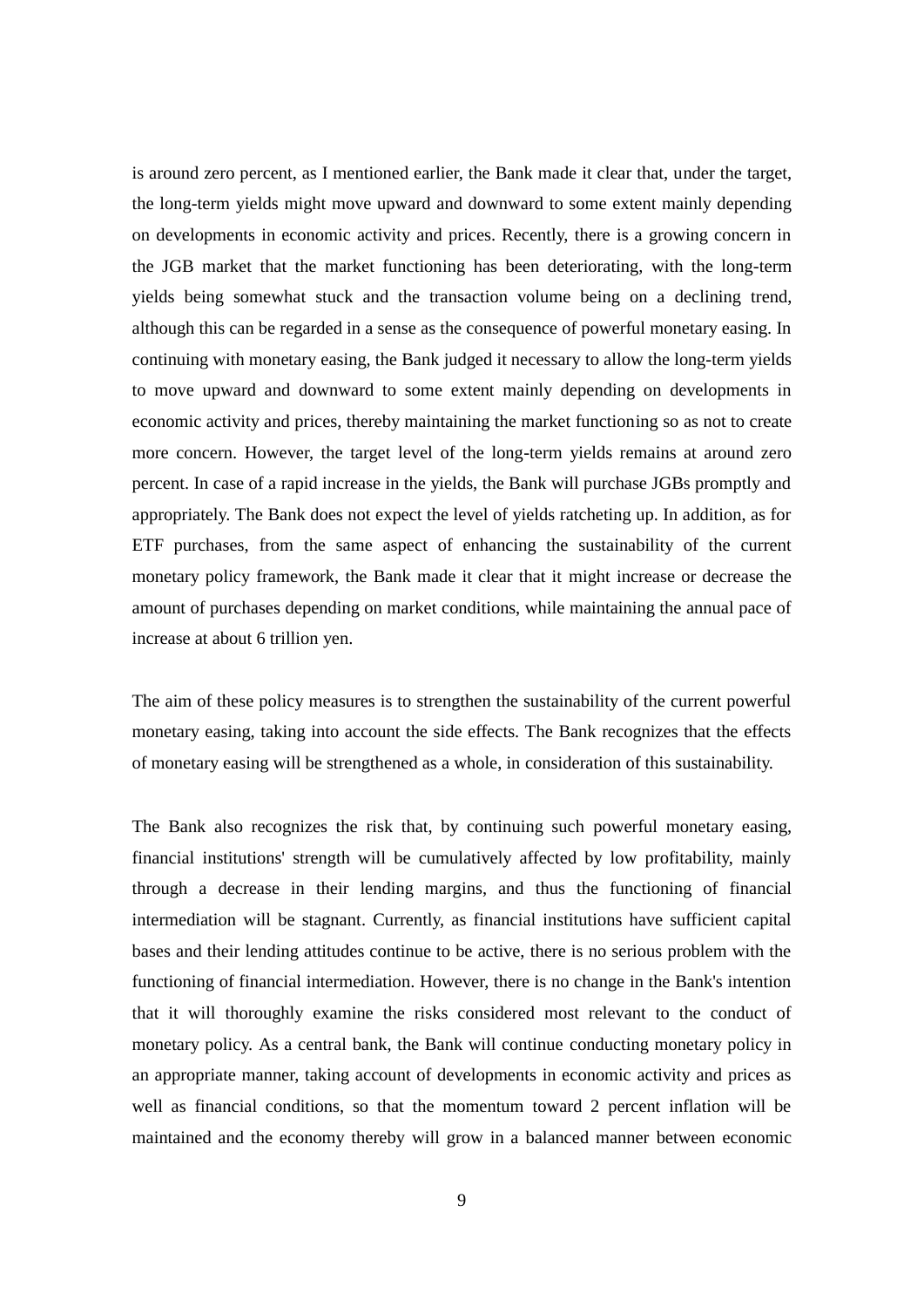expansion and price stability.

#### **Conclusion**

To conclude, I would like to talk about the economy of Kyoto Prefecture.

Kyoto Prefecture's economy can be judged as having been expanding, even though the effects of the torrential rains a while ago can be seen in part. In Kyoto, there are a number of global manufacturers that represent Japan in sectors of electronic parts and devices as well as industrial machinery. Moreover, Kyoto attracts attention from all over the world as an international tourist destination distinguished by more than 1,200 years of history. Thus, production and exports have been on an uptrend while steadily benefiting from the growth in overseas economies, and demand from foreign visitors also has been firm on the back of an increase in foreign tourists to Japan. In addition, business fixed investment has become more active, as seen in investment intended for capacity expansion as well as research and development in the manufacturing sector and that intended for extension of accommodation facilities such as hotels in the nonmanufacturing sector. Employee income also has increased moderately.

Reflecting such favorable economic conditions, labor shortage has been progressing in Kyoto Prefecture, as is the case nationwide. In this situation, active labor participation by women and seniors has been observed and labor-saving investment in various forms is becoming more dynamic. For example, a wide range of firms irrespective of sector have established sections specializing in promoting diversity and worked on creating various working systems, such as shorter and flexible working hours. As a result, some have expressed the opinion that such moves have led to an increase in female and senior workers. In addition, many firms in the eating and drinking services as well as accommodations sectors, which are underpinned by demand from foreign visitors, have been making up for labor shortage by raising productivity, such as through introducing tablet devices and making use of the Internet of Things (IoT). As I have explained today, such moves may weaken upward pressure on wages and prices in the short term, but in the longer term, they will raise the productivity of the economy as a whole, thereby strengthening its growth potential. As this potential rises, firms' spending behavior and households' consumption are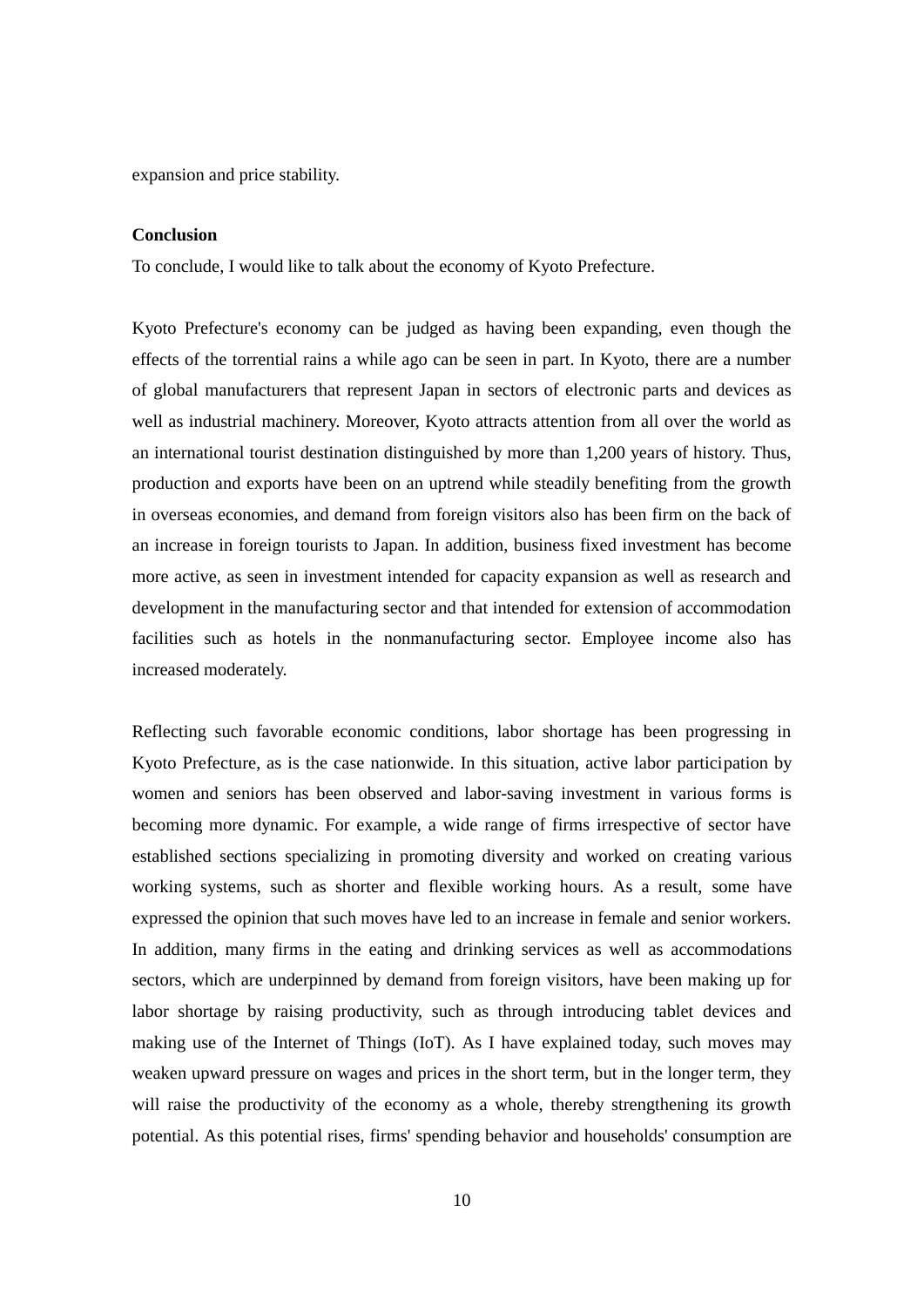likely to become more active, eventually contributing to pushing up prices. Such positive developments that have been clearly observed in the prefecture are expected to support the achievement of the 2 percent price stability target in a stable manner.

In closing, let me convey my best regards and express my sincere hope that you will continue to make Kyoto even more attractive while uniting tradition and innovation for the further development of the prefecture's economy.

Thank you very much for your attention.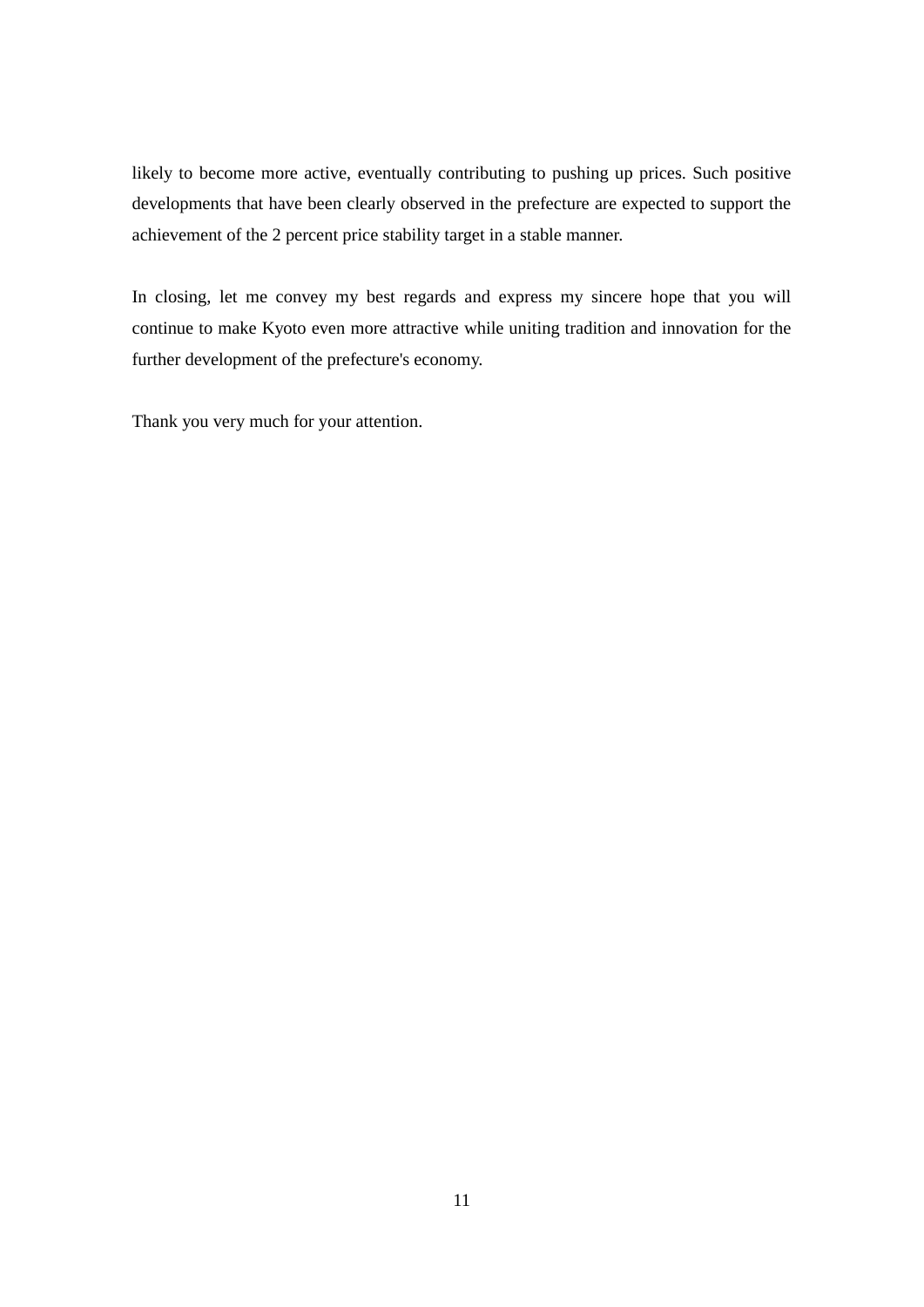# Japan's Economy and Monetary Policy

*Speech at a Meeting with Business Leaders in Kyoto*

August 2, 2018

### Masayoshi Amamiya *Deputy Governor of the Bank of Japan*

Chart 1

### *Length of Economic Recovery Period Corporate Profits Unemployment Rate*

| Rank           | Period                                               | Length                        |
|----------------|------------------------------------------------------|-------------------------------|
| 1              | February 2002-<br>February 2008                      | 73 months                     |
| $\overline{2}$ | December 2012-                                       | 66 months<br>(as of May 2018) |
| 3              | November 1965-<br><b>July 1970</b><br>(Izanagi Boom) | 57 months                     |
| 4              | December 1986-<br>February 1991<br>(Bubble Boom)     | 51 months                     |
| 5              | November 1993-<br>May 1997                           | 43 months                     |

### Japan's Economy

### $\theta$ 1  $\overline{2}$ 3 4 5 6 7 CY 86 89 92 95 98 01 04 07 10 13 16 Ratio of current profits to sales (all industries and enterprises)  $s$ .  $\alpha$



Note: Figures for corporate profits are based on the *Financial Statements Statistics of Corporations by Industry, Quarterly*. Excluding "finance and insurance." Sources: Cabinet Office; Ministry of Finance; Ministry of Internal Affairs and Communications.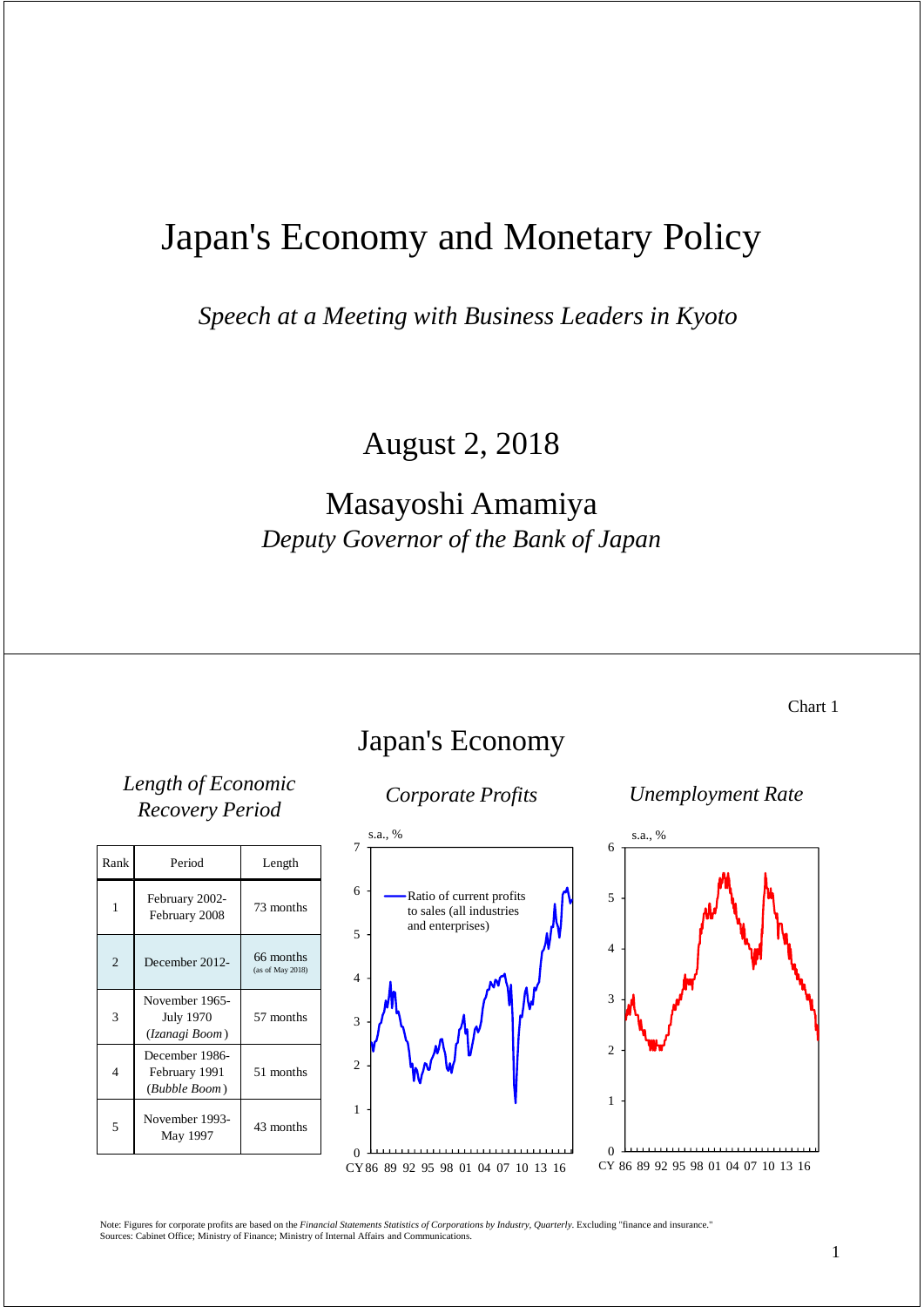#### Chart 2

# Output Gap and Consumer Prices



Notes: 1. The output gap is based on BOJ staff estimations. Notes: 2. The CPI figures are adjusted for changes in the consumption tax rate. Sources: Bank of Japan; Ministry of Internal Affairs and Communications.



2

Chart 3

# Why Is the Bank Aiming at 2 Percent Inflation?

Upward bias in the CPI

Buffer for monetary policy

*2 percent* as a global standard

*Three Reasons Price Stability in Advanced Economies*

| Country/<br>Region            | Definition                 | Indicator<br>Numerical expression<br>$(y/y \, chg.)$ |
|-------------------------------|----------------------------|------------------------------------------------------|
| <b>United States</b><br>(FRB) | Longer-run<br>goal         | PCE deflator<br>2%                                   |
| Euro area<br>(ECB)            | Quantitative<br>definition | <b>HICP</b><br>Below, but<br>close to, 2%            |
| United<br>Kingdom<br>(BOE)    | Target                     | CPI<br>2%                                            |
| Japan<br>(BOJ)                | Price stability<br>target  | CPI<br>2%                                            |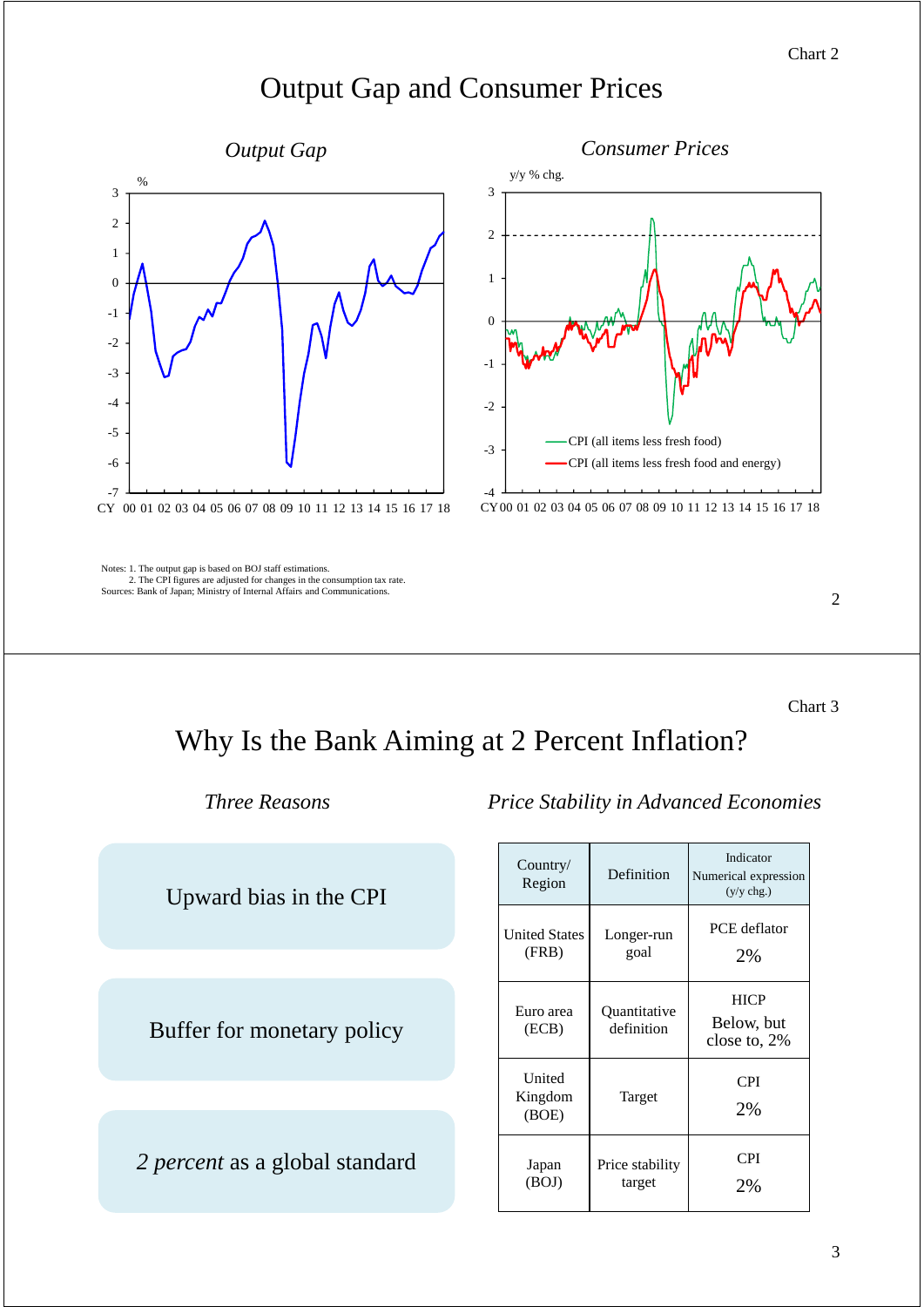*Labor Force Participants*

### Firms' Cautious Wage-Setting Stance

### *Wage Increases*



Chart 5

## Households' Tolerance of Price Rises



Note: Comments on the rise in prices are chosen among three alternatives: "rather favorable," "difficult to say," and "rather unfavorable." Source: Bank of Japan, *Opinion Survey on the General Public's Views and Behavior*.

#### 5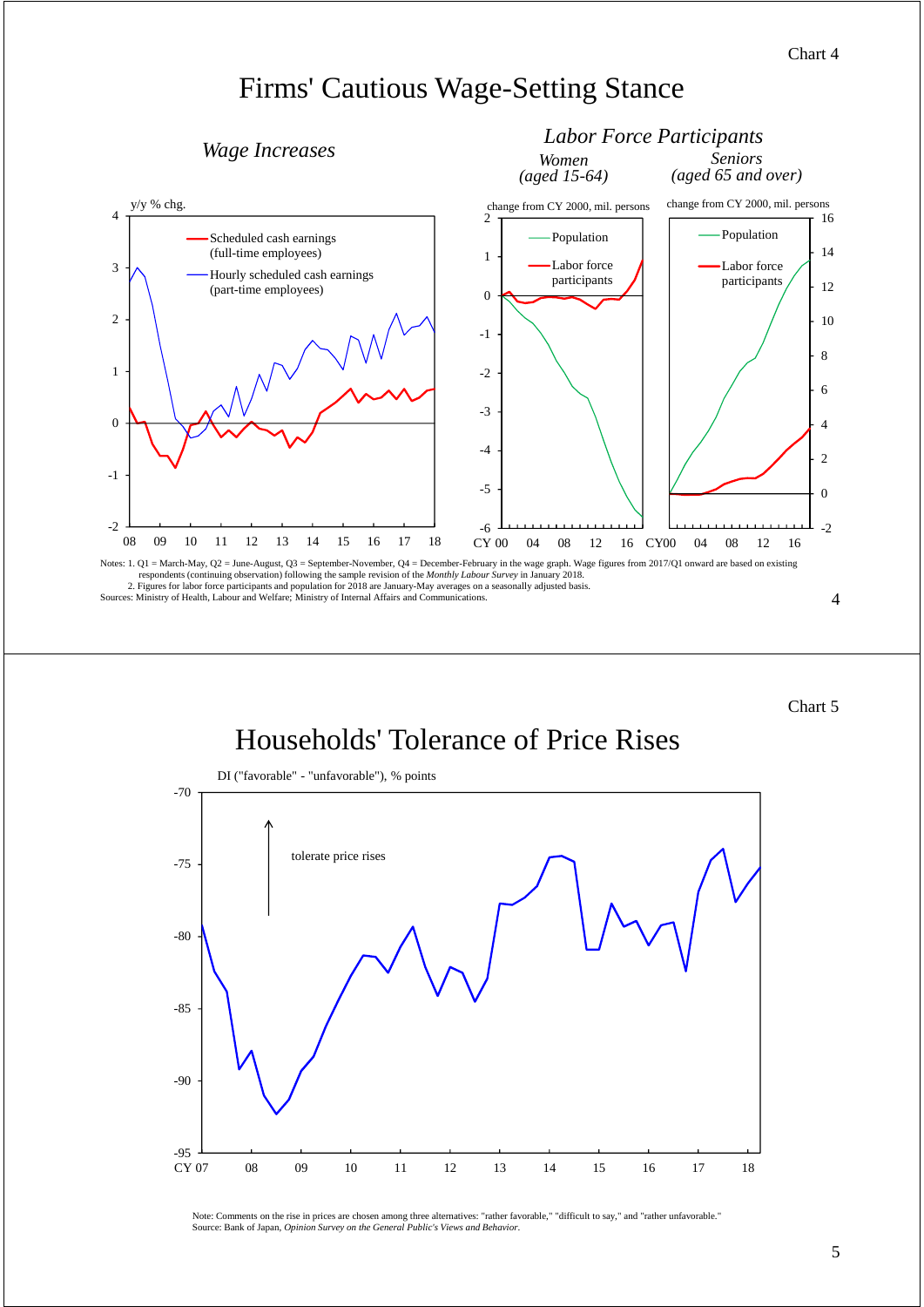### Firms' Cautious Price-Setting Stance

### *Labor-Saving Investment in Sectors Facing Acute Labor Shortage*

*Employment Conditions DI (Tankan) Software Investment (Tankan)*



Note: Figures for software investment for fiscal 2018 are based on plans in the June 2018 survey. Source: Bank of Japan.

Chart 7

# Intensifying Competition



*Online-Shopping Ratio to* 

#### *Interview Responses by Firms - The Bank's Regional Economic Report (Jul. 2018)-*

Since competitors have intensified their pricecutting strategies, we may also cut sales prices further in the future (a supermarket [Sendai]).

Consumers have a deep-rooted cost-saving mentality and we are losing customers to lowprice retail businesses such as drugstores and online retailers (a supermarket [Kyoto]).

We are feeling the threat of other types of retail businesses that have intensified their price-cutting strategies at the expense of profits, and thus we have cut the sales prices of several hundred items, especially private-

Notes: 1. Figures are calculated using "total expenditure on goods and services ordered over the Internet" from the *Survey of Household Economy* and "consumption expenditures" from the *Family Income and Expenditure Survey*.

2. In the right chart, the parentheses show the industry of the interviewee and the Bank branch. Sources: Ministry of Internal Affairs and Communications; Bank of Japan.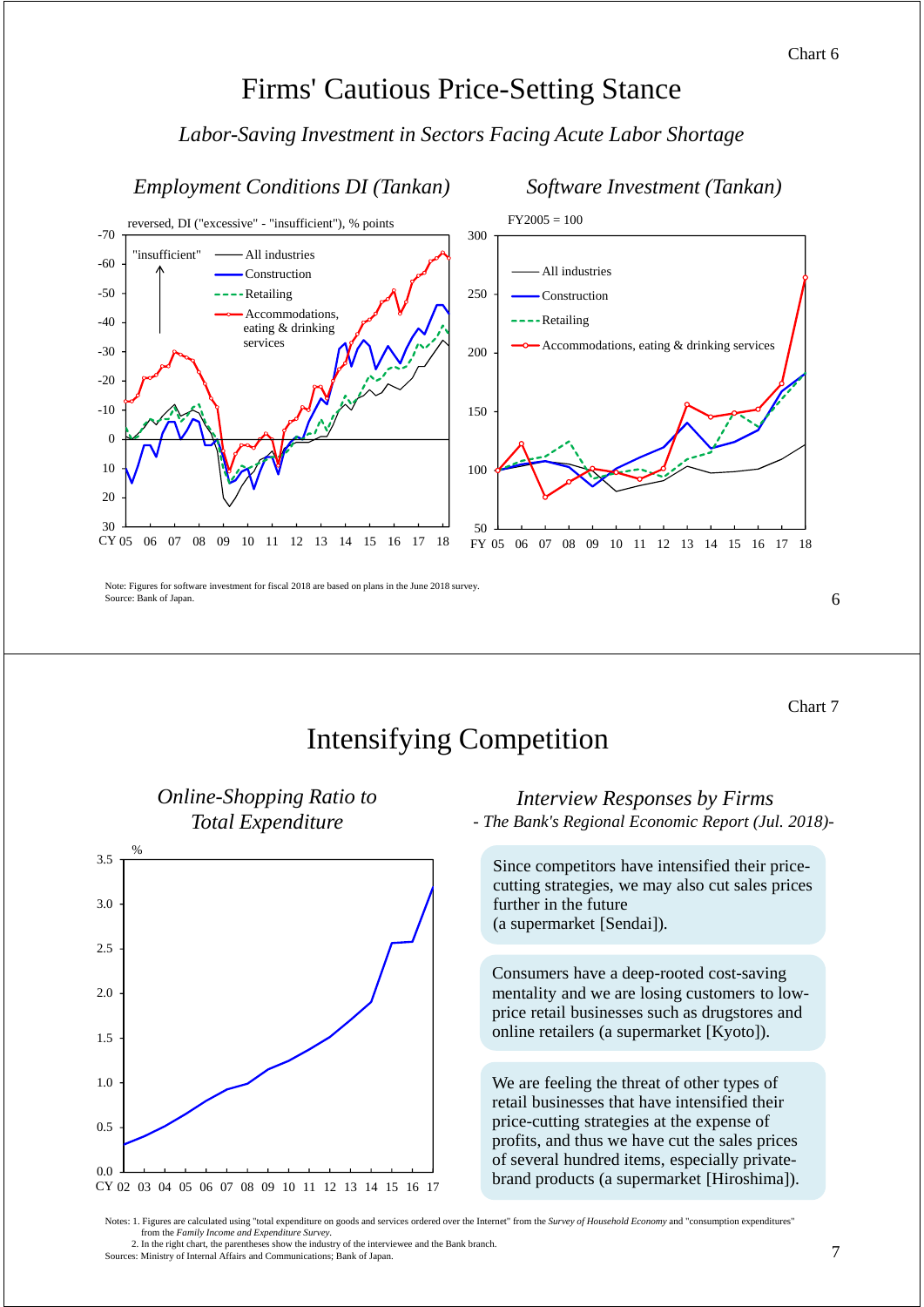# Moves to Raise Sales Prices

### *Spread of Wage Increases to Prices Output Prices DI (Tankan)*



Notes: 1. The CPI figures are adjusted for changes in the consumption tax rate. Notes: 2. There is a discontinuity in the data of the output prices DI in the December 2003 survey due to a change in the survey framework.

Sources: Ministry of Internal Affairs and Communications; Bank of Japan.

8

Chart 9

## Outlook for Economic Activity and Prices (July 2018 Outlook Report)

the medians of the Policy Board members' forecasts, y/y % chg.

|                                 | Real GDP | <b>CPI</b><br>(all items less fresh food) |
|---------------------------------|----------|-------------------------------------------|
| Fiscal 2018                     | $+1.5$   | $+1.1$                                    |
| Forecasts made in<br>April 2018 | $+1.6$   | $+1.3$                                    |
| Fiscal 2019                     | $+0.8$   | $+1.5$                                    |
| Forecasts made in<br>April 2018 | $+0.8$   | $+1.8$                                    |
| Fiscal 2020                     | $+0.8$   | $+1.6$                                    |
| Forecasts made in<br>April 2018 | $+0.8$   | $+1.8$                                    |

Note: Figures for the CPI (all items less fresh food) exclude the direct effects of the consumption tax hike. Source: Bank of Japan.